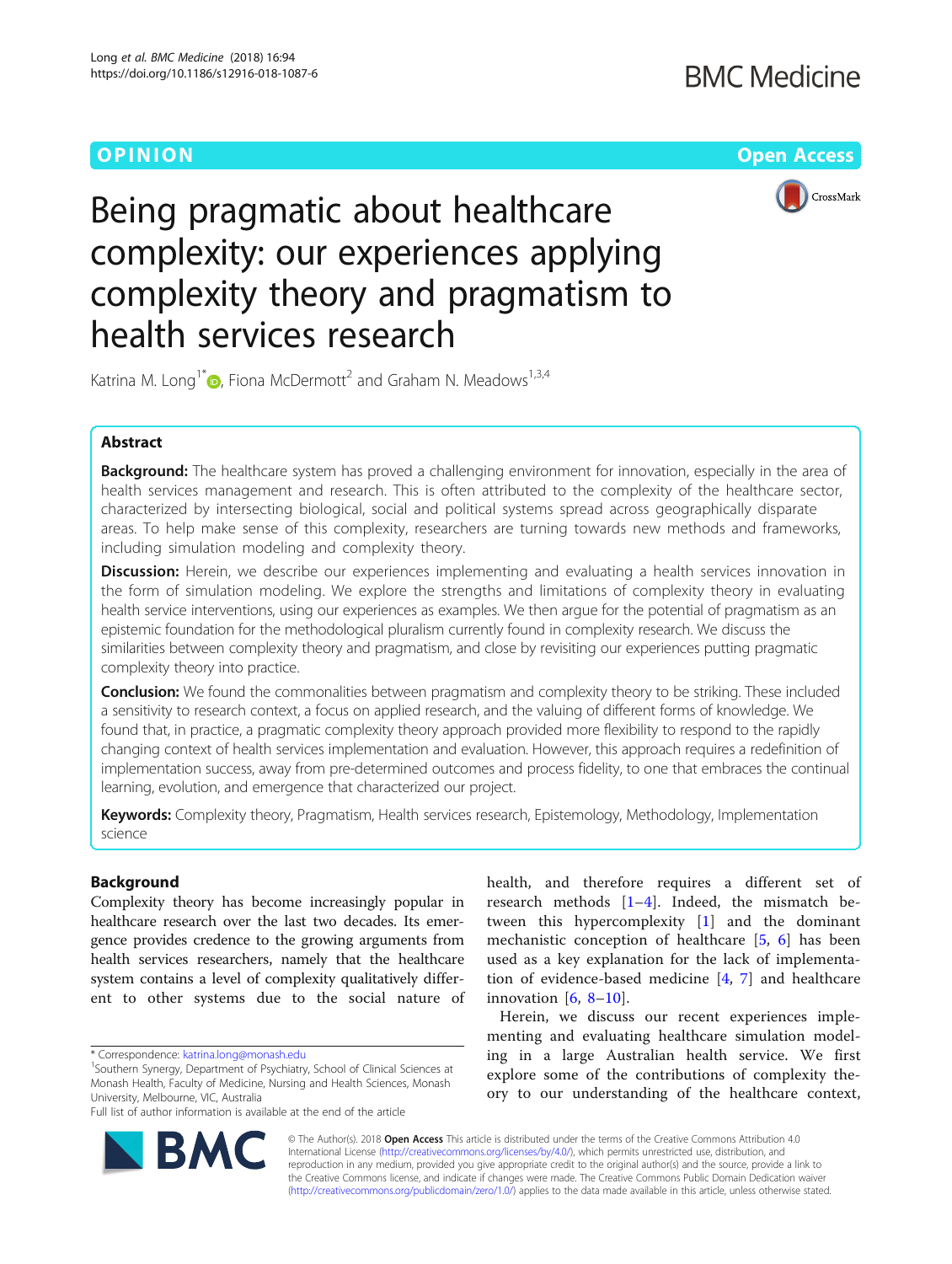reviewing some of the key debates in this emerging field. We then explore the possibilities of using pragmatism to provide the missing epistemological foundation required to structure the study of social complexity theory in healthcare. Finally, we revisit our case study to discuss how we put pragmatic complexity research into action as the evaluation framework for a simulation modeling project.

# The real world of healthcare implementation and evaluation

We begin by describing the initial aims and scope of the healthcare simulation modeling project, which provides the practical case study for this article. We will return to the case study throughout the article to demonstrate some of our theoretical arguments. The case study discussed here presents the researcher experience of the implementation process, which ultimately shaped and motivated the epistemological quest that is the subject of this paper. For readers interested in the outcomes of this project, we refer them to our upcoming evaluation paper, which provides a more detailed account of the application of the epistemology, theory, and methods discussed in this article to implementation evaluation.

The 3-year research project aimed to develop simulation models to provide strategic decision support for a senior leadership group (SLG) in a large public mental health service (MHS) in Australia. The MHS was responsible for government-funded inpatient and community mental health services across the age spectrum, with different but overlapping catchment areas for early in life (under 25 years), adult, and aged (over 65 years) services.

The project was designed to consist of four major phases, namely (1) the development of a conceptual framework for the simulation model, (2) integration with simulation software, (3) validation of the model, and (4) implementation of the model within the MHS as a decision support tool. The initial scope included a model of the whole MHS, with the option of additional scenarios of specific interest to managers. Three general types of scenarios were identified at the outset, namely (1) policy change affecting the structure of services, (2) population distribution changes, and (3) organizational innovation in delivery of care models. The planned modeling approach was discrete-event simulation using the ARENA® software package [[11](#page-7-0)].

The original project research team included nine investigators with experience in psychiatric epidemiology, health economics, simulation modeling, health services planning, organizational change management, action research, and qualitative methodologies. Two of these researchers were existing members of the SLG, and brokered research access with the MHS.

A key feature of the project, as planned, was the involvement of the SLG throughout the project via regular presentations and workshops at the existing monthly SLG meetings. Involvement of the SLG was intended as essential in generating scenarios for simulation, developing clinically accurate conceptual models of patient transitions (within the MHS), and validating the model for use by decision-makers. However, about a year into the project, the MHS underwent a major restructuring after a significant number of senior staff left the service. The decision-making processes in the organization changed substantially so that simulation-related interactions between researchers and stakeholders became more reliant on one-on-one and small group discussions. At the same time, changes in policy, such as the introduction of the Victorian Mental Health Act [[12](#page-7-0)] and National Disability Insurance Scheme Act [\[13\]](#page-7-0), and a freeze or contraction in state and federal mental health funding [\[14](#page-7-0), [15\]](#page-7-0), changed the strategic priorities and decision-making scope of the MHS. Consequently, some simulation models in development were no longer of immediate relevance to the participants, while other issues that came to the fore, such as the redrawing of clinical catchment areas, did so with time-decision horizons not compatible with the development time costs of discrete event simulation. The researchers adapted, changing both their methods and focus to align with the new strategic directions and concerns of the service.

This experience may be familiar to many implementation scientists and healthcare managers; however, it does pose significant challenges for evaluators. We subsequently outline how, by applying the twin lenses of complexity theory and pragmatism, we developed a deeper understanding of the processes of implementation.

# A view from complexity theory

# A health services research project as a complex adaptive system (CAS)

There is no doubt that the context described above is complex, or in the language of complexity theory, a CAS [[16](#page-7-0)]. A CAS is formally defined as "a collection of individual agents with freedom to act in ways that are not always totally predictable, and whose actions are interconnected such that one agent's actions change the context for other agents" ([[5\]](#page-7-0), p. 625). While there is still some disagreement over the terminology, the key features of a CAS generally include embeddedness, nested systems, fuzzy boundaries, distributed control, self-organization, emergence, unpredictability, non-linearity, phase changes, historicism, sensitivity to initial conditions, non-equilibrium, adaptation, and co-evolution (Box 1) [[4,](#page-7-0) [8](#page-7-0), [9,](#page-7-0) [17](#page-7-0)–[19\]](#page-7-0).

Many of these features of a CAS were found in our experiences. The project involved multiple nested systems, namely the researcher group, SLG, MHS, and the state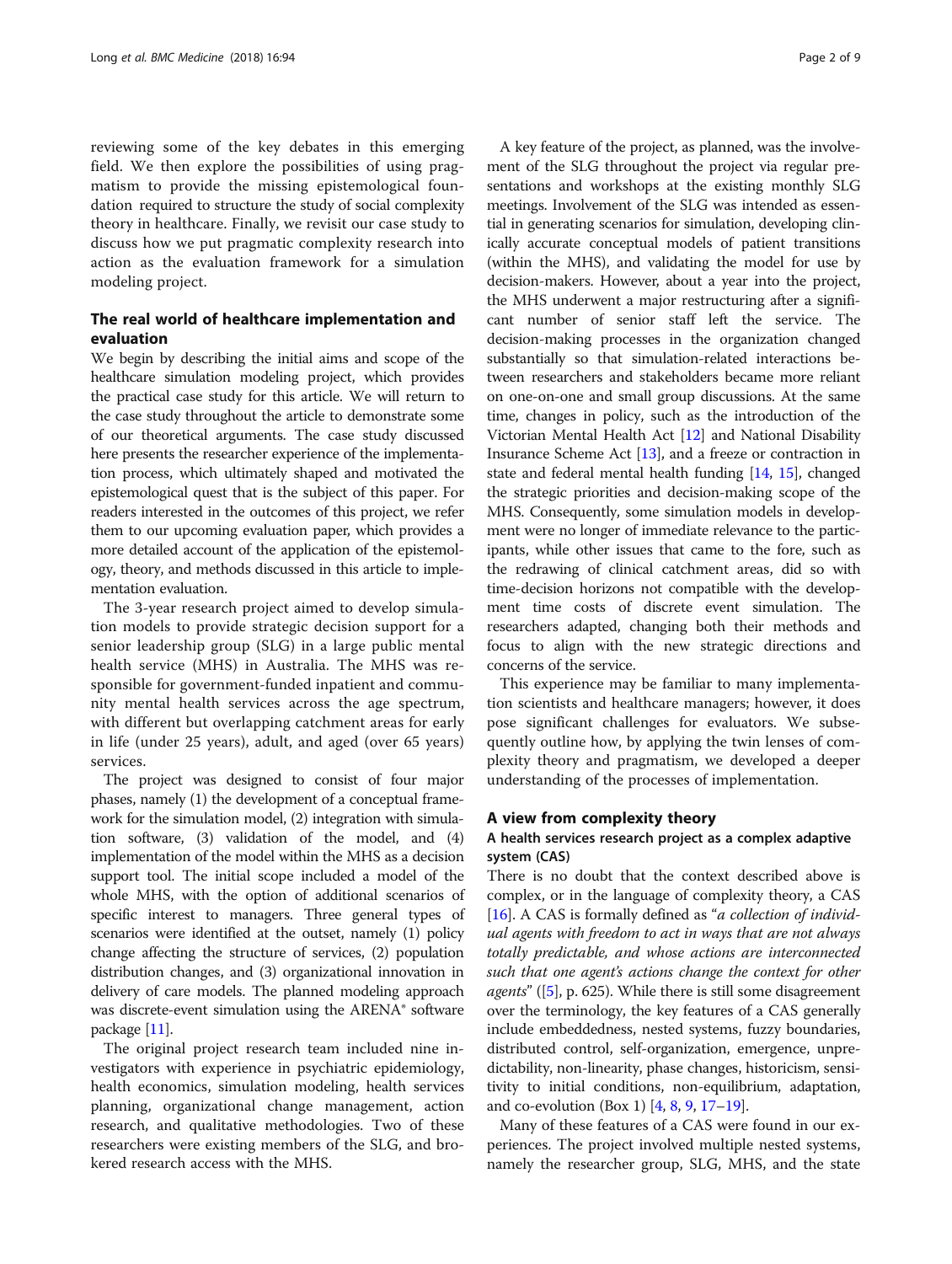#### Box 1. Key features of complex adaptive systems (CASs)

Embeddedness/nested systems: CASs are embedded within a wider context and other CASs.

Fuzzy boundaries: System boundaries are permeable and hard to define.

Distributed control and self-organization: System patterns are not created by top-down control; instead, autonomous agents interact to create outcomes. Thus, organization in a CAS emerges naturally from local rules held by agents.

**Emergence:** Interactions between agents create system outcomes that are not directly intended and are greater than the sum of the individual agent behaviors.

Unpredictability: The behavior of a CAS cannot be predicted due to its non-linearity, sensitivity to initial conditions, and historicism.

Non-linearity: The magnitude of system input and agent interactions is not linearly related to the magnitude of changes in the system. A CAS can react suddenly to minor inputs or fail to change despite overwhelming external pressure.

Phase changes: Where a small change in the system inputs results in a qualitative change in the system's state.

Sensitivity to initial conditions and historicism: Future agent actions are affected by past changes in the system, leading initial conditions to exert a strong influence on system behaviors.

Non-equilibrium: CASs are characterized by continual change and do not reach equilibrium.

Adaptation and co-evolution: Agents and systems evolve together, reacting to changes in the context to ensure optimal functioning and survival.

and federal governments. Boundaries between systems were fuzzy, with participants often exerting influence in multiple systems. For example, in addition to their employment with the MHS, a significant number of SLG participants held roles within university departments, government advisory boards, discipline-specific associations (e.g., Royal Australian and New Zealand College of Psychiatrists, Australian Medical Association, Australian Psychological Society), or private consulting clinics. Control was distributed, with members of the SLG holding responsibility and autonomy over the running of different programs within the MHS, researchers exerting control over the implementation activities, and politicians, bureaucrats, and senior healthcare managers making policy and funding decisions that affected the operating context of the SLG and researchers.

Changes in the SLG were unpredictable and non-linear, instead emerging from what may be considered phase changes in the system. For example, the first restructure of the SLG did not occur until a key influential member had

been convinced of its merit. It was only with the support of this individual that the change occurred, representing a phase change in the organizational context. This started a period of 2 years of continual staff and role changes within the SLG, which could not have been foreseen by the individual whose support initiated the process. Both the SLG and the researchers exhibited adaptation and co-evolution, changing strategic priorities and approaches based on the changes in context. For example, as the state government signaled an increased interest in infrastructure planning for population growth through a series of discussion papers, the researchers refocused their modeling efforts on the area. When new mental health funding was released by the state government in 2017, members of the SLG, aware of the researcher activity in this area, successfully lobbied for funding based on this modeling output.

#### Applying complexity theory to healthcare research

Rather than attempting to control the research context, complexity theory directs researchers to make it the focus of their study, looking for patterns of interactions within agents, and between agents and the environment to explain system-level outcomes [[17](#page-7-0)]. In healthcare, these systems level outcomes represent public health interests such as the efficiency and effectiveness of healthcare delivery, the population's quality of life, and rates of disease morbidity and mortality. Embracing this approach removes the focus from the short-term outcomes of individual interventions (often randomized control trials), which are isolated from the rest of the healthcare system, and places it on understanding the complex contextual factors that determine the long-term survival of a new healthcare intervention.

A classical approach to complexity theory directs researchers to identify rules that govern these behaviors, attributing them to the agent (local rules) or an environmental pattern (attractors). In this classical interpretation of complexity theory, established research methods include agent-based modeling, simulation, and network analysis, where a theory of local rules is built into a mathematical model, which is tested against reality [[17](#page-7-0), [19](#page-7-0)–[21](#page-7-0)]. However, these approaches have had limited success in healthcare, with low rates of modeling implementation [[22](#page-7-0)–[24](#page-7-0)] often being attributed to the lack of good data from which to build models [[25](#page-7-0)–[28](#page-8-0)]; the complex social and organizational context of healthcare, with multiple intersecting and nested stakeholder groups [\[1](#page-7-0), [2,](#page-7-0) [25](#page-7-0), [27,](#page-7-0) [29](#page-8-0), [30\]](#page-8-0); and the high expertise and time costs of creating sufficiently complex, ecologically valid models [\[25](#page-7-0)–[29,](#page-8-0) [31](#page-8-0)–[33](#page-8-0)].

Recent applications of complexity theory to healthcare have branched out into more qualitative methods, including ethnography, case studies, case–comparison or time-series analyses, and social surveys [[10](#page-7-0), [18](#page-7-0), [20](#page-7-0), [34](#page-8-0)].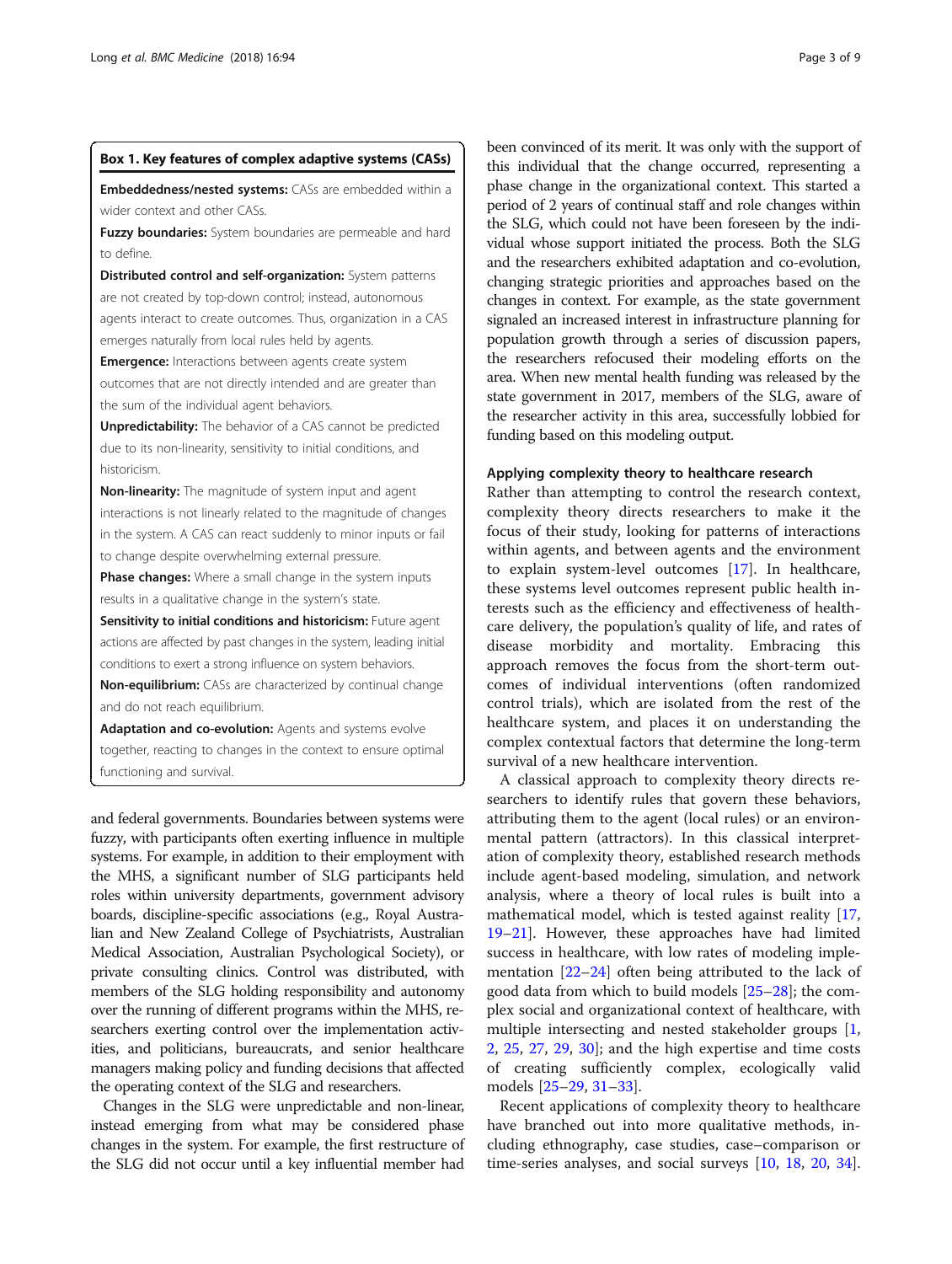These approaches emerged from the seminal work of Byrne [\[18](#page-7-0)], who translated many of the concepts of complexity theory into the social realm.

# Debates in social complexity theory

Complexity theory has alternatively been defined as a methodology [[35](#page-8-0)], conceptual framework [[4](#page-7-0), [20,](#page-7-0) [36](#page-8-0)], metaphor [\[4](#page-7-0), [34\]](#page-8-0), world view [[37](#page-8-0)], frame of reference [[34](#page-8-0)], ontology [[34](#page-8-0)], or as a "loose set of concepts, heuristics, and analytic tools" ([[8](#page-7-0)], p. S31). Different authors have posited different typologies of complexity science to address this lack of coherence (e.g., [\[1,](#page-7-0) [8,](#page-7-0) [18](#page-7-0), [38\]](#page-8-0)), with a clear delineation emerging between the complexity theory of things (classic complexity theory, e.g., cells, animals, atomic particles) and that of humans (social complexity theory). The multitude of actors, motives, and behaviors animating social complexity theory poses significant challenges to both theorizing and researching. Below, we outline the key tensions in this emerging field.

### Description or explanation?

In his critique of social complexity theory, Paley states that "complexity is an explanatory concept"  $(39)$ , p. 59). Social complexity theorists seem to disagree, describing emergence as descriptive, not explanatory [[40](#page-8-0)], and arguing that the only way to see the outcome of a CAS is to observe the system as a whole, rather than its component individual agents or models [\[5\]](#page-7-0). This raises the fundamental issue of epistemology. The classical complexity theory focus on explanation aligns with a positivist epistemology, where knowledge is valued if it is generalizable and allows us to predict, and manipulate, future behavior [\[25\]](#page-7-0). This clearly aligns with the aim of implementation and most public health research, which is namely to affect meaningful change. The epistemology of social complexity theory, on the other hand, is unclear. If social complexity theory does represent a purely descriptive epistemology, which makes no claims to the translation of findings across contexts, then its ability to contribute to implementation science may be minimal.

#### The role of agency in self-organization

The redefinition of local rules as human instincts, constructs, and mental models has also been subject to debate [[5](#page-7-0), [39\]](#page-8-0). This is in part due to the inherent problems with trying to measure internal states, with even qualitative methods heavily reliant on individual insight and candor [[21](#page-7-0)]. This is also due to the lack of fit between the focus of classic complexity theory, individual agent survival, and the postmodern ideas of democracy and collectivism which shape the social world. While survival in biological systems can be treated as a key driver and outcome measure, the survival of organizations, systems of operations, and even ideas are less necessary, or observable, in social systems [[19](#page-7-0)]. This creates a rift in complexity theory's understanding of agency. Classic complexity theory defines agency as an agent's enactment of their local rules, which ensures their survival, while social complexity theory defines agency as the cognitive, motivational, and emotionally driven intentional behaviors that agents employ to achieve their end goal. This end goal is not always individual survival. Given that Byrne et al. [\[20\]](#page-7-0) identified agency as a key defining feature of social complexity theory, and a key target for research, how are we to study it, considering these definitional issues?

We found this to be a key challenge in our project. In order to evaluate the effect of the simulation modeling on the decision-making processes of the SLG, we attempted to use interviews to establish a baseline picture of the relationships, mental models, and expectations of the individual participants. However, the experience of interviewing suggested that disclosure levels varied significantly between participants, influenced by their perceptions of the vested interests of the research group, and the existing personal relationships between researchers and SLG members. We also faced difficulties in that time and access limitations of working with senior managers often meant that data were not collected when significant decisions were made or events occurred. We therefore had to rely on the retrospective recall of participants to piece together a picture of the events, and their roles in them. This approach meant that our image of individual events was often incomplete, preventing us from accurately identifying the role of individual agency in the observed interactions and system-level changes.

# Defining social CASs

There are two pervasive issues with defining a social system, nesting and fuzzy boundaries, both of which are implicated in, and complicate, complexity research [\[19](#page-7-0)]. In the health system, Byrne et al. [\[20\]](#page-7-0) identified four levels of nested systems, namely the individual, population health, the health service system, and the planetary ecosystem. However, several more exist within the health service system, including general practices, practice networks, hospitals, hospital networks, and national programs [[5\]](#page-7-0). Thus, a key question facing complexity researchers is which systems should form the core of the analyses, and how many levels of analysis are sufficient to provide a complete understanding of the system.

The boundaries of social systems are also harder to define and control than in a classic CAS [[21](#page-7-0), [34\]](#page-8-0). As we discovered in our efforts to develop simulation models of mental health patients, a patient may pass through multiple different practices, hospitals, and even districts over an episode of care, interacting with scores of individual agents, each operating in a different context. Likewise, the boundaries of the implementation context proved hard to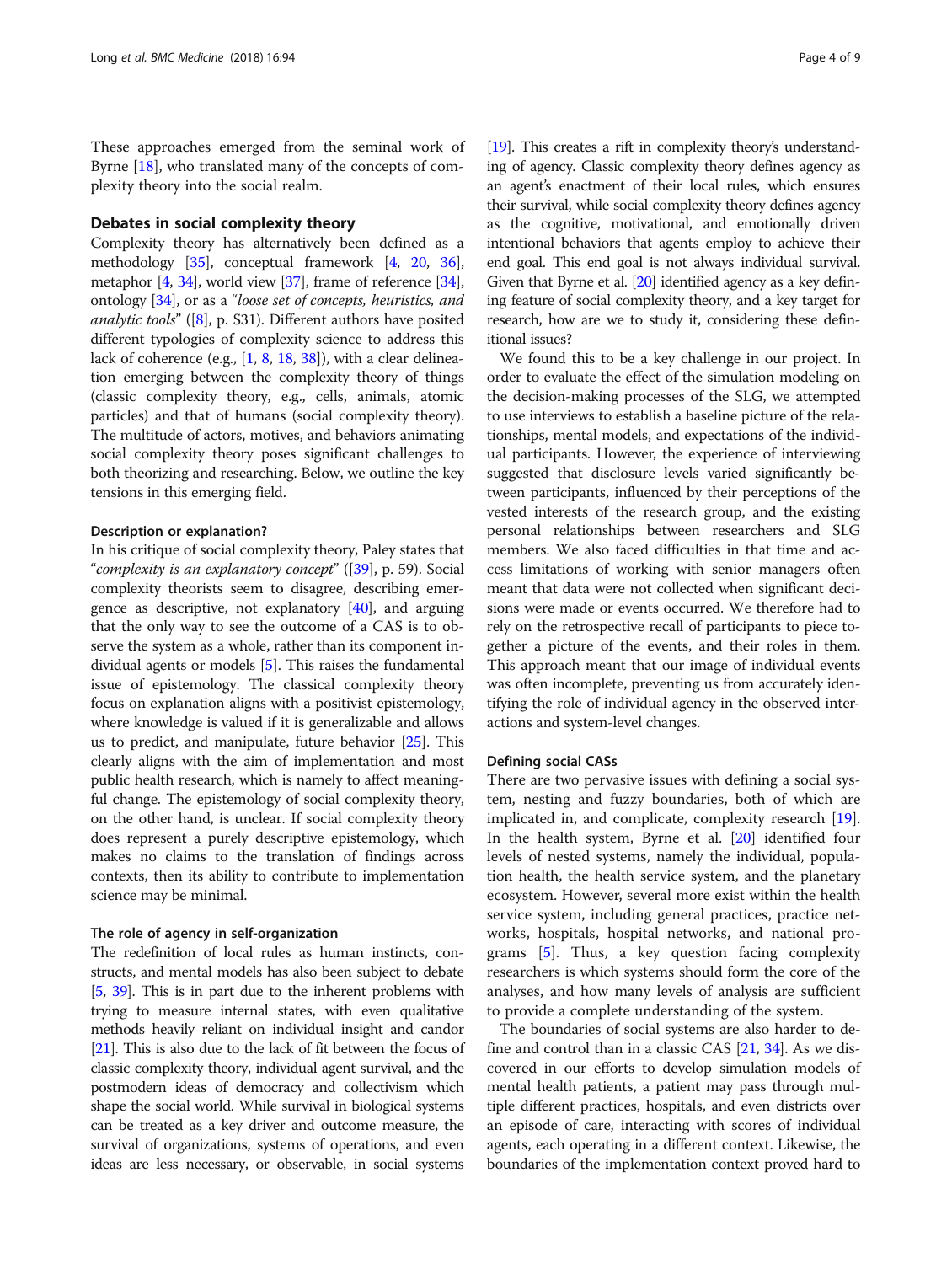define. Despite beginning with a focus on the MHS as the key implementation context and the SLG as the key agents, it emerged through the course of the evaluation that the context of individual researchers (e.g., contract changes, relocations, life events), researcher team dynamics, and the wider government contexts exerted very significant influences on the trajectory of the project. Thus, system boundaries are often arbitrary, with implementation and evaluation researchers required to balance descriptive sufficiency with practicality.

These issues lead us to a key consideration – in light of these debates in social complexity theory, how can complexity researchers make transparent and consistent decisions regarding research methodology. While social complexity theory offers a clear ontology, focusing on agent interactions and emergent system outcomes [[34](#page-8-0)], it lacks a clear position on the epistemic contribution of studying CASs. We suggest that what is needed is a clear epistemology  $[4]$ , and we suggest that pragmatism may provide the epistemological foundations required to structure the study of social complexity theory in healthcare.

# A contribution from pragmatism

# What is pragmatism?

We suggest that many healthcare workers would identify as pragmatists. The everyday use of the term pragmatism implies a focus on the practical and achievable, rather than the theoretical or ideal [[41\]](#page-8-0). This idea of valuing the applied over the theoretical is mirrored in the philosophy of Pragmatism.

Pragmatism emerged in the late 1800s in the work of Charles Pierce, William James, and John Dewey. At the center of pragmatism is a rejection of the 'impossible question' of philosophy, that of the nature of the mind's relationship to reality [[42\]](#page-8-0). Instead, pragmatists judge the value of knowledge (and our ways of knowing) by its context-dependent, extrinsic usefulness for addressing practical questions of daily life [[43\]](#page-8-0). Perfect knowledge is not possible, nor required. For pragmatism, knowledge is only meaningful when coupled with action [\[38](#page-8-0)].

There are many similarities between the arguments of social complexity researchers and pragmatists. Below we explore key synergies (Box 2).

# Contextualized research

A key feature of pragmatism is the contextualization of knowledge [\[44](#page-8-0), [45\]](#page-8-0). As contexts change, so too do the criteria of usefulness for knowledge. Similarly, social complexity theory calls for the matching of research approach to context and level of environmental complexity [[4](#page-7-0), [9](#page-7-0)]. In complexity theory, these contexts could include different nested systems, and different time points [[44](#page-8-0)]. Therefore, in order to maintain a coherent research agenda in a CAS, a unifying research question is required.

# Box 2: Similarities between social complexity theory and pragmatism

Both:

- Aim to create 'useful' knowledge
- Reject reductionist science in favor of the study of whole systems, in context
- Understand research as a continual learning process
- Focus on the social consequences of research and intervention
- Value the democratization of knowledge and research, valuing all stakeholders' input
- Prioritize understanding over theoretical or methodological purity, encouraging the use of multiple methods

In our project, the response to the challenge of working within this particular CAS manifested through the emergent formulation of two deeply pragmatic research questions: How can we (the researchers) help to improve strategic decision-making for mental health services? What can we learn of value through this process? This allowed us, as the context changed, to maintain the same focus for the project, but change and expand the evaluation focus from the experiences of the SLG to include, for instance, adaptations of the researchers to the changing stakeholder needs. The same aims were addressed, but using different methods.

# Continual learning

The contextualization of knowledge does not reject the translation of knowledge between contexts. While pragmatism does hold that knowledge is not completely generalizable, it also argues that imported knowledge can play a role in shaping observation and perception and in suggesting possible solutions to the current problem [[42](#page-8-0)]. For implementation science, the merging of complexity theory's deep focus on contextual interactions and emergent outcomes, coupled with pragmatism's perspective on knowledge translation, provides a way of fostering collective implementation learning  $[16, 46]$  $[16, 46]$  $[16, 46]$ , without bowing to the need for research generalizability.

For our project, this led us to re-define implementation success, not as a strict adherence to the project plan or the achievement of pre-determined outcomes (i.e., the publication of four simulation models and the use of these models to inform decisions), but by the perceived usefulness of the project to the stakeholders and the lessons learned. As Byrne commented: "The point about complexity is that it is useful – it helps us to understand the things we are trying to understand" ([\[18](#page-7-0)], p. 7). Indeed, what we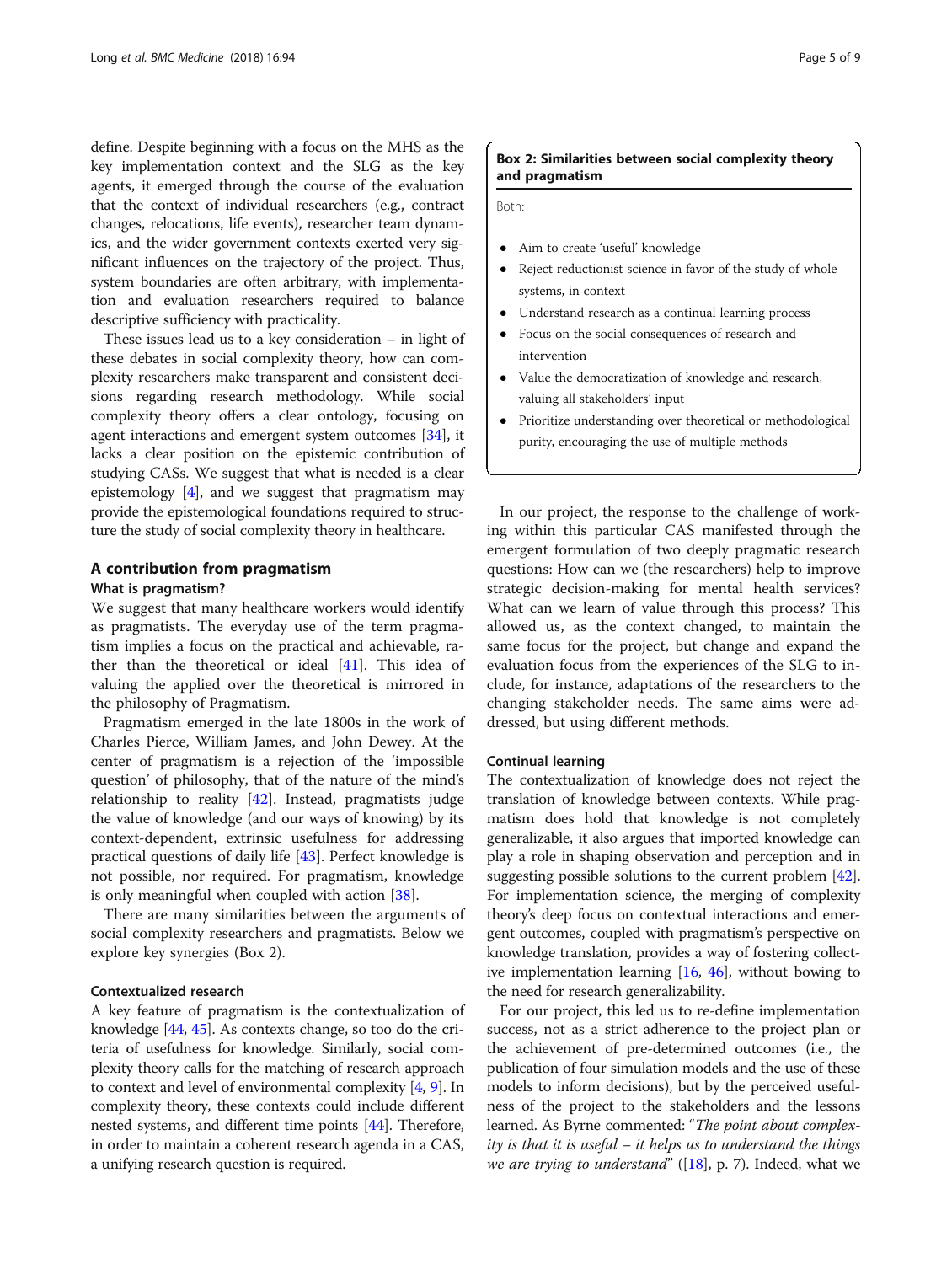learnt was that the simulation models themselves seemed not to be the main outcome of interest to the SLG; instead, it was the personal insights that members gained from the conceptual development discussions and our presentations of amalgamated patient data.

# Research as social action

Another key pillar of pragmatism is the active and social nature of inquiry. Dewey argued that the primary function of research is to solve societal problems [[38](#page-8-0)]. However, he also argues for flexibility in application, proposing "that policies and proposals for social action be treated as working hypotheses, not as programs to be rigidly adhered to and executed" ([[47](#page-8-0)], pp. 151–2).

These sentiments are echoed in social complexity theory:

"Complexity/chaos offers the possibility of an engaged science not founded in pride, in the assertion of an absolute knowledge as the basis for social programs, but rather in a humility about the complexity of the world coupled with a hopeful belief in the potential of human beings for doing something about it."  $(18)$ , p. 45).

Not only does pragmatism argue for a problem-solving approach to inquiry, but also to an action-based one. All modes of experience, including research, are treated as interventions [[42\]](#page-8-0). Research success within a pragmatic epistemology is measured by consequences, whether they be predicted or emergent. This aligns with the holistic system view of complexity theory, where outcomes are not pre-determined, but emergent [\[36\]](#page-8-0). Thus, complexity theory provides a way of operationalizing the study of emergent consequences, while pragmatism provides the impetus for change by measuring research quality with respect to its impact on social change.

# Valuing of different knowledge

The usefulness of knowledge metric also creates a democratization of scientific endeavor. Scientific knowledge is treated not as a qualitatively different form of knowledge, but simply as a more formalized version of everyday human inquiry [\[48\]](#page-8-0). Science therefore becomes a social pursuit, within anyone's reach. This idea of intuitive inquiry aligns with a theme, advanced by many scholars advocating for complexity theory in healthcare, that social actors already have an intuitive sense of complexity, which can be refined by the framework of complexity theory [[4](#page-7-0), [9\]](#page-7-0). Social complexity theorists also argue for a natural fit between complexity approaches and participatory research, where participant and researcher frames of reference are treated as equally important to inquiry [\[20\]](#page-7-0), failure is tolerated and expected  $[49]$ , and innovation is allowed to emerge from any part of the system [\[9](#page-7-0)].

In our project, this led to a fundamental shift in the implementation evaluation from a focus purely on the

participant experience, to one that included the experiences of the researchers. In the initial design of the evaluation, the CAS of interest was that of the SLG. Our evaluation was focused on understanding the decision-making mental models of these individuals, and how they negotiated shared group processes and behaviors based on these individual models. However, the organizational restructure of the SLG affected not only access to participants for evaluation data collection, but also affected the researchers' approach to the simulation modeling development and implementation. As mentioned above, one way this manifested was as a change in engagement with members of the SLG. Researchers began using one-on-one interactions with engaged SLG members to develop new scenarios directly related to the SLG members' portfolio. Therefore, the experiences and reflections of the researchers became pivotal in understanding the project's implementation after the organizational restructure.

Both pragmatism and complexity theory also encourage a focus on the interactions of knowledge systems, and the study of how these intersections are negotiated  $[4, 44, 48]$  $[4, 44, 48]$  $[4, 44, 48]$  $[4, 44, 48]$  $[4, 44, 48]$  $[4, 44, 48]$ . For us, this manifested as multiple themes emerging from a grounded theory approach to the implementation evaluation, including participant-researcher communication (frequency, modality, content), understanding and expectations of the modeling methodology, and different outcome priorities between the researchers and participants. The case study approach of the evaluation, supported by interviews and unstructured observation, allowed these themes to emerge, but there remains a challenge for creating more targeted research designs and methods capable of capturing, measuring, and interpreting these interactive and emergent processes.

# Support for mixed methods research

A key theme in the development of social complexity research is the call for mixed methods research [[8](#page-7-0), [34](#page-8-0)]. However, there is a risk of method choice being driven by the 'what works' maxim [\[50\]](#page-8-0). As one of the key epistemologies for mixed method research, pragmatism offers a more structured approach to mixed methods research [[42](#page-8-0)]. Pragmatism calls for choices of research questions and methods to be driven by the social purpose of the research, not the other way around [\[42](#page-8-0), [45](#page-8-0), [51\]](#page-8-0).

Another of the risks identified by complexity theorists is the pre-emptive labelling of a system as complex  $[40]$  $[40]$ ; a pragmatic approach does not require such a priori assumptions. Rather, it allows for the flexible use of multiple methods to capture insights in a complex environment, which may later be interpreted using a range of frameworks. Therefore, our pluralism of evaluation methods (i.e., interviews, questionnaires, document analysis, observations) provides us with multiple perspectives to be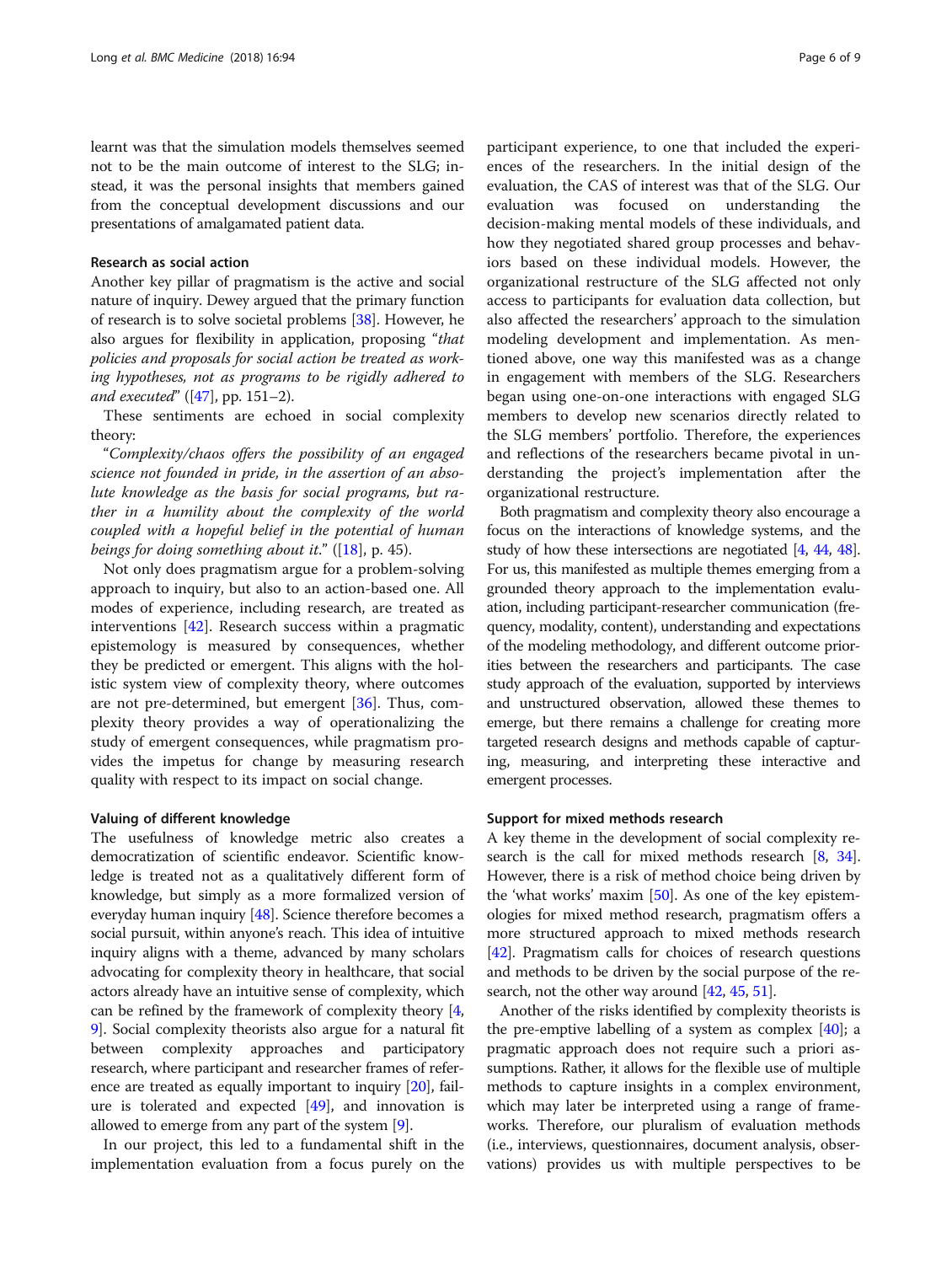explored and structured in different ways in order to ultimately build an understanding of the process of implementation.

Pragmatism also encourages reflection and experimentation, allowing for the evolution of interventions and evaluation in a similar fashion to a CAS [[7,](#page-7-0) [42,](#page-8-0) [45](#page-8-0)]. Therefore, our shift in evaluation from the quantitative analysis of participant questionnaire responses to a grounded theory case study of research adaptation is not only consistent with complexity theory, but predicted by it, as a co-evolution of the researchers in context. Thus, rather than rejecting the reductionist approach of classic complexity theory [[20\]](#page-7-0), pragmatism allows for the contribution of both quantitative and qualitative methods in addressing the research question. It also allows for different definitions of complexity theory. Complexity theory can be both an ontology for quantitative approaches and a metaphor for qualitative approaches.

#### The case study revisited

Our case study illustrates how a pragmatic epistemology can support, and broaden, the application of complexity theory to healthcare implementation and evaluation.

By starting from a pragmatic epistemology, we allowed our focus to be drawn to the most relevant ontology and methodologies for the study of this implementation. Complexity theory emerged as a relevant theory and ontology for the analysis; however, we do not hold that it is the only possible lens through which to evaluate the implementation. A pragmatic frame encouraged us to embrace different types of inquiry and data collection methods, using questionnaire, interview, observation, and document analysis approaches. As the implementation progressed, we included new participants (i.e., researchers), and expanded our frame of data collection to include government policy and funding changes. By doing so, we overcame one of the key challenges in social complexity theory – defining the CAS of interest.

In our evaluation, we pragmatically allowed implementation success to be defined by the collection of stakeholders, honoring the multitude of different expectations held by the research funding body, the academic community, and individual members of the SLG and research team. We then began the data analysis with a critical incident approach to identify turning points in the system, which were investigated further with thematic analysis. It was only when the emerging themes resonated with a complexity theory interpretation of the project that we labeled our case study as a healthcare implementation CAS.

# Conclusions

Herein, we described a too-familiar experience in health services implementation – a constantly changing implementation context– followed by a discussion of how complexity theory and pragmatism provide complementary

approaches to the difficulties in evaluating such implementations. The commonalities between pragmatism and complexity theory are striking, and include a sensitivity to research context, a focus on applied research, and the valuing of different forms of knowledge. For implementation and evaluation, this fusion of approaches has signifi-

 A focus on researcher and stakeholder agency, in shaping the direction and outcomes of interventions.

cant implications:

- A re-definition of implementation success, not as a strict adherence to the project plan, or the achievement of pre-determined outcomes, but as the emergent outcomes of the project and lessons learned, as identified by all stakeholders.
- A flexibility in implementation and evaluation methods, encouraging the reflexive use of mixed methods to capture and adapt to the changing research context.
- A rejection of the description-explanation divide, focusing instead on continual, collective learning, where case studies provide starting points, not theories, for future research.

However, our recommendations are not without limitations. There are other epistemic options for complexity theory, including nested theories [[34](#page-8-0)], an eclectic use of middle-range theories [\[37\]](#page-8-0), or a pluralistic ontology of levels supported by emergence  $[26]$  $[26]$ . One of the more promising alternatives comes from Byrne et al.'s [[20\]](#page-7-0) application of complex realism to complexity theory. At face value, the arguments of complex realism seem not incommensurate with pragmatism  $[42]$  $[42]$ ; however, we will leave a detailed comparison of these two approaches to future scholars. Alternatively, complexity theorists may entirely reject our suggestion of the need for an epistemology. Another limitation is posed by the theoretically agnostic position of pragmatism, as outlined above. It is highly likely that a pragmatic approach will not always support the application of complexity theory in healthcare implementation research. While we believe this is a strength in the use of pragmatism in healthcare implementation, it may limit the uptake of pragmatism by researchers who specialize in complexity theory.

The application of complexity theory to social science, including healthcare, is still in its infancy. So too is the formalization of pragmatism as a school of philosophy [\[43](#page-8-0)]. However, we agree with Talisse and Aikin, in that discussions such as those presented in this article are a positive sign, "a mark of …vitality, an indication that it is a living philosophy rather than a historical relic."  $(43)$ , p. 3). We present this article in that spirit and hope that our contribution sparks further discussion about the potential collaboration of pragmatism and complexity theory in informing implementation science and health services research.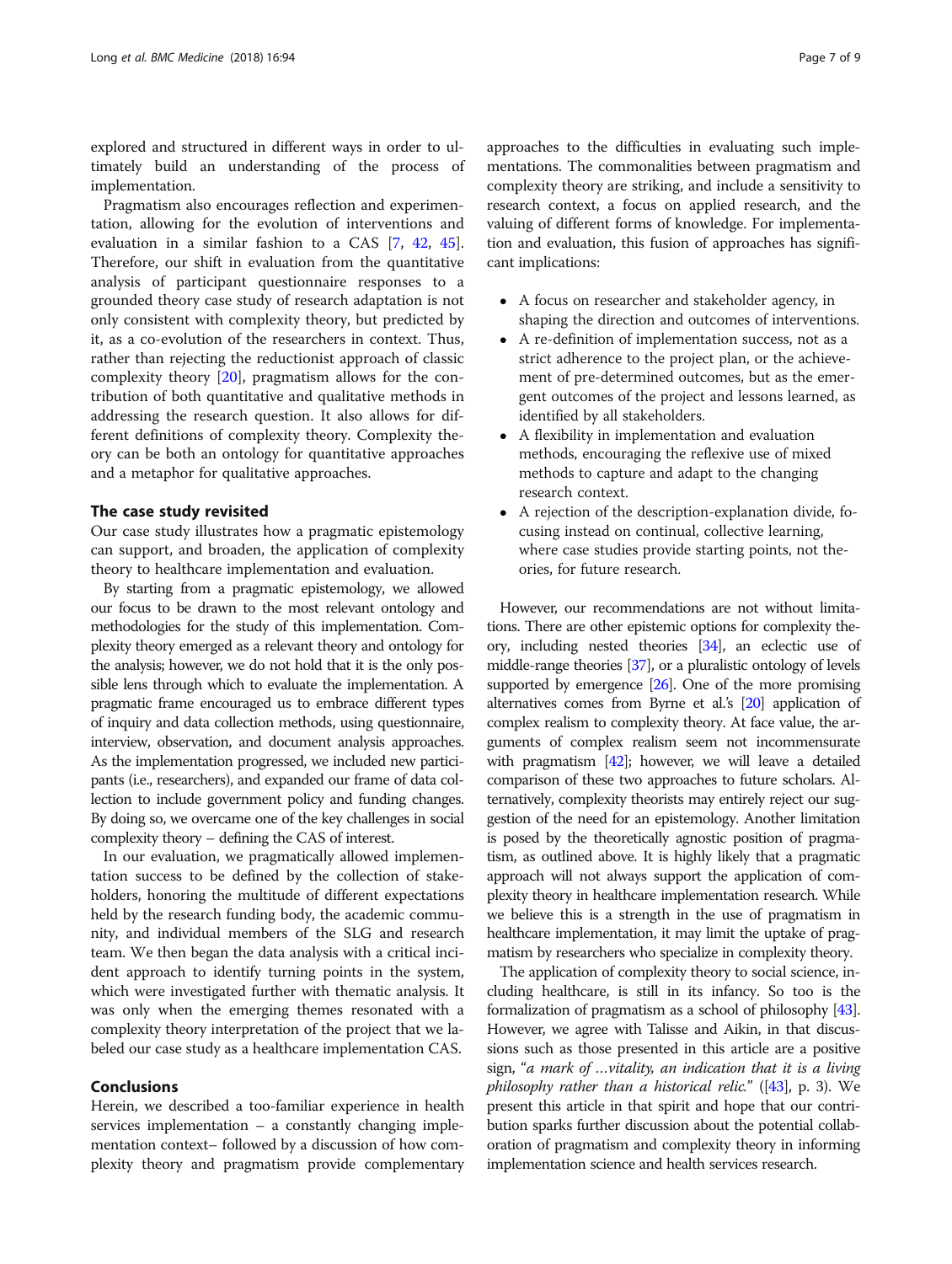#### <span id="page-7-0"></span>Abbreviations

CAS: complex adaptive system; MHS: mental health service; SLG: senior leadership group

#### Discontinuing participants

All participants are advised at the beginning of participation in the study and in the consent form that they can discontinue participation at any time. Data already collected will still be used in the analysis unless the discontinuing participant specifically requests that it be removed.

### Funding

The preparation of this article was in part supported by an Australian Postgraduate Award funded by the Australian Research Council's Linkage Projects scheme (LP110200061) entitled "Improving management decisions in mental health care through applications of advanced simulation modelling". Additional research funding was provided by the Department of Psychiatry, Monash University, and the University of Calgary. The views, analyses, interpretations, and conclusions expressed in the article are those of the authors and not of the Australian Research Council, Monash University, or University of Calgary.

#### Availability of data and materials

Only investigators and approved researchers added by ethics approval will have access to the dataset.

#### Authors' contributions

KL was responsible for the development of the ideas expressed, and drafting of the article. FM contributed expertise in using complexity theory in qualitative research. GM was responsible for the design of the simulation modeling intervention featured in the case study. All authors read and approved the final manuscript.

#### Ethics approval and consent to participate

The project was approved by the Human Research Ethics Committee of the partner Mental Health Service, with approval from 5 December 2013 until 9 January 2019.

The simulation modeling component of the project received reciprocal approval by the Human Research Ethics Committee at Monash University (CF14/1072–2,014,000,460). The evaluation component of the project received reciprocal approval by the Human Research Ethics Committee at Monash University (CF14/48–2,013,001,967).

All protocol amendments were submitted to, and approved by, the Human Research Ethics Committee of the partner Mental Health Service, using the appropriate ethics amendment forms.

Signed consent is obtained from all participants during their first in-person contact with the study. Any information gained in connection with this research project that can identify individuals will remain confidential. All information will be stored in password-protected files and folders on password-protected computers, that can only be accessed by the research staff

#### Competing interests

The authors declare that they have no competing interests.

#### Publisher's Note

Springer Nature remains neutral with regard to jurisdictional claims in published maps and institutional affiliations.

#### Author details

<sup>1</sup>Southern Synergy, Department of Psychiatry, School of Clinical Sciences at Monash Health, Faculty of Medicine, Nursing and Health Sciences, Monash University, Melbourne, VIC, Australia. <sup>2</sup>Department of Social Work, School of Primary and Allied Health Care, Faculty of Medicine, Nursing and Health Sciences, Monash University, Melbourne, VIC, Australia. <sup>3</sup>Melbourne School of Population and Global Health, University of Melbourne, Melbourne, VIC, Australia. <sup>4</sup> Monash Health, Melbourne, VIC, Australia.

#### References

- 1. Klein JH, Young T. Health care: a case of hypercomplexity? Health Systems. 2015;4(2):104–10.
- 2. Eldabi T. Implementation issues of modeling healthcare problems: misconceptions and lessons. Proceedings of the 2009 winter simulation conference (WSC). IEEE. 2009; <https://doi.org/10.1109/WSC.2009.5429192.>
- 3. Tako AA. Robinson S. Is simulation in health different? J Oper Res Soc. 2015; 66(4):602–14.
- 4. Kernick D. Wanted new methodologies for health service research. Is complexity theory the answer? Fam Pract. 2006;23(3):385–90.
- 5. Plsek PE, Greenhalgh T. The challenge of complexity in health care. Br Med J. 2001;323:625–8.
- 6. Plsek PE, Wilson T. Complexity, leadership, and management in healthcare organisations. Br Med J. 2001;323:746–9.
- 7. Sanderson I. Intelligent policy making for a complex world: pragmatism, evidence and learning. Political Studies. 2009;57(4):699–719.
- 8. Litaker D, Tomolo A, Liberatore V, Stange KC, Aron D. Using complexity theory to build interventions that improve health care delivery in primary care. J Gen Intern Med. 2006;21(S2):S30–4.
- 9. Plsek PE. Complexity and the adoption of innovation in health care. In: accelerating quality improvement in health care: strategies to accelerate the diffusion of evidence-based innovations. Washington, DC: National Institute for healthcare management foundation and National Committee for. Quality in Health Care. 2003;
- 10. Anderson RA, Crabtree BF, Steele DJ, McDaniel RR. Case study research: the view from complexity science. Qual Health Res. 2005;15(5):669–85.
- 11. Rockwell Automation. ARENA. In. In: 13.90 edn; 2010.
- 12. Mental Health Act 2014. Government of Victoria. No 26 of 2014. [http://](http://www8.austlii.edu.au/cgi-bin/viewdb/au/legis/vic/num_act/mha201426o2014174/) [www8.austlii.edu.au/cgi-bin/viewdb/au/legis/vic/num\\_act/](http://www8.austlii.edu.au/cgi-bin/viewdb/au/legis/vic/num_act/mha201426o2014174/) [mha201426o2014174/](http://www8.austlii.edu.au/cgi-bin/viewdb/au/legis/vic/num_act/mha201426o2014174/). Accessed 23 May 2018.
- 13. National Disability Insurance Scheme Act 2013. Parliament of Australia, No 20, 2013. <https://www.legislation.gov.au/Details/C2016C00894>. Accessed 23 May 2018.
- 14. Cordery A. Innovative mental health program falling victim to funding freeze. The Sydney Morning Herald. 2015; [https://www.smh.com.au/](https://www.smh.com.au/healthcare/innovative-mental-health-program-falling-victim-to-funding-freeze-20150423-1ms0wm.html) [healthcare/innovative-mental-health-program-falling-victim-to-funding](https://www.smh.com.au/healthcare/innovative-mental-health-program-falling-victim-to-funding-freeze-20150423-1ms0wm.html)[freeze-20150423-1ms0wm.html.](https://www.smh.com.au/healthcare/innovative-mental-health-program-falling-victim-to-funding-freeze-20150423-1ms0wm.html) Accessed 22 May 2018
- 15. Victorian Healthcare Association. State budget submission 2015–16. Melbourne: VHA; 2015.
- 16. McDermott F. Complexity theory, trans-disciplinary working and reflective practice. In: Applying complexity theory. Pycroft a, Bartollas C. Bristol: policy press; 2014. p. 181–98.
- 17. Holland JH. Complexity: a very short introduction. Oxford: Oxford University Press; 2014.
- 18. Byrne DS. Complexity theory and the social sciences: an introduction. New York, NY: Routledge; 1998.
- 19. Manson SM. Simplifying complexity: a review of complexity theory. Geoforum. 2001;32(3):405–14.
- 20. Byrne D, Callaghan G, Winter T. Complexity theory and the social sciences: the state of the art. Abingdon: Taylor and Francis; 2013.
- 21. McKelvey B. Complexity theory in organization science: seizing the promise or becoming a fad? Emergence. 1999;1(1):5–32.
- 22. Long KM, Meadows G. Simulation modelling in mental health: a systematic review. J Simulation. 2018;12(1):76–85.
- 23. Fone D, Hollinghurst S, Temple M, Round A, Lester N, Weightman A, Roberts K, Coyle E, Bevan G, Palmer S. Systematic review of the use and value of computer simulation modelling in population health and health care delivery. J Public Health Med. 2003;25(4):325–35.
- 24. Brailsford SC, Harper PR, Patel B, Pitt M. An analysis of the academic literature on simulation and modelling in health care. J Simulation. 2009; 3(3):130–40.
- 25. Brailsford SC, Bolt TB, Bucci G, Chaussalet TM, Connell NA, Harper PR, Klein JH, Pitt M, Taylor M. Overcoming the barriers: a qualitative study of simulation adoption in the NHS. J Oper Res Soc. 2013;64(2):157–68.
- 26. Brailsford SC. Overcoming the barriers to implementation of operations research simulation models in healthcare. Clin Investig Med. 2005;28(6):312–5.
- 27. Robinson S, Pidd M. Provider and customer expectations of successful simulation projects. J Operat Res Soc. 1998;49(3):200–9.